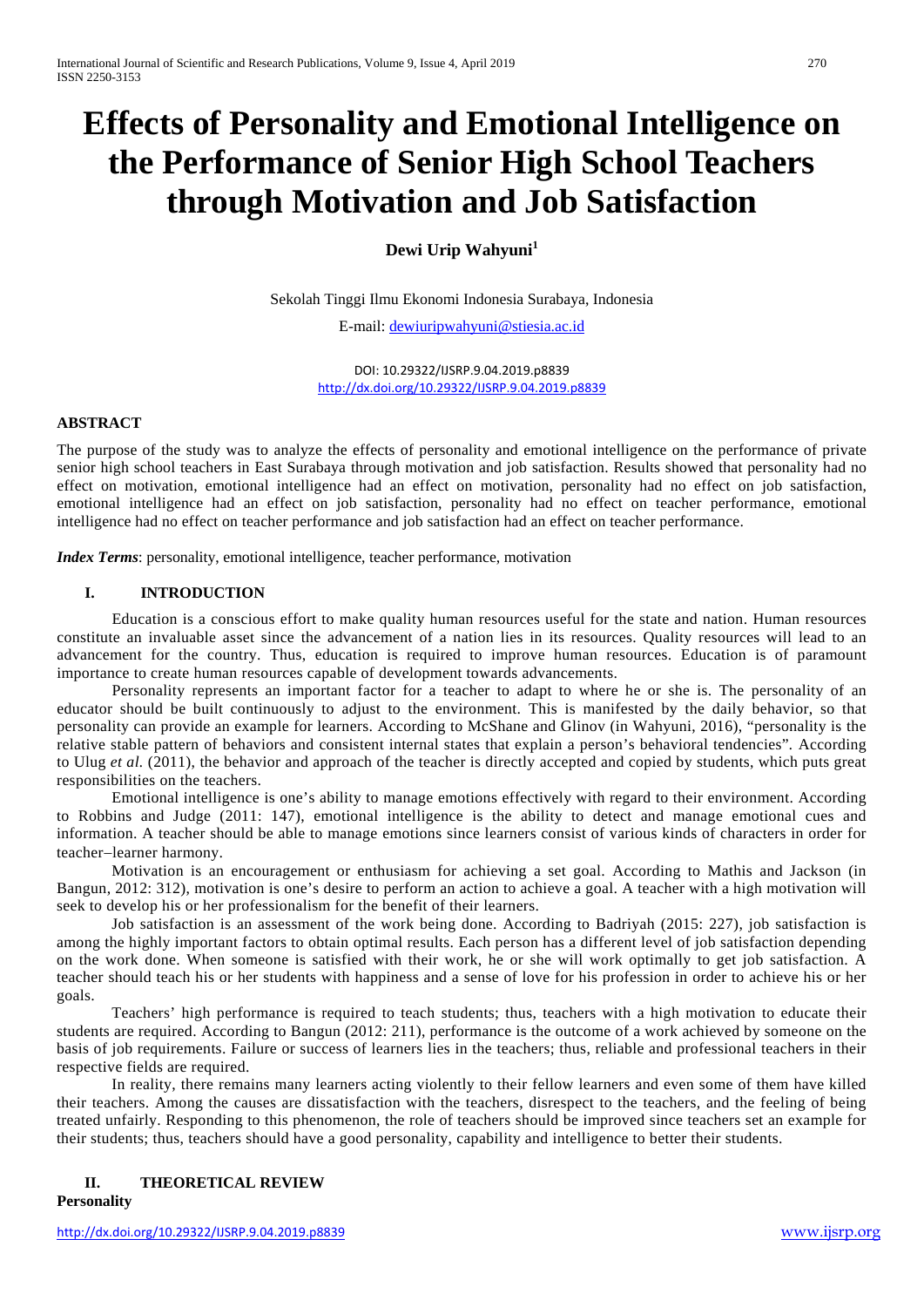Personality is a character possessed by each individual. Therefore, each individual has a different personality. Teacher personality is of paramount importance to teach students since whatever is done by the teacher will be followed by their students. In this era, teachers have an onerous duty of guiding their students to become better. According to Wahyuni

(2016), personality is important and related to a person's behavior and will also build his loyalty to the company he works for when he is facing a dilemma of choice whether to stay at the company or looking for a new place to work. There are five dimensions of personality, known as the Big Five Dimensions, replicated by Norman (1963), Borgata (1964), Digman and Takemoto Chock (1981), and Norman (1963) in Keshavarzi and Amiri (2016): the factors were initially labeled as extraversion or surgency (talkative, assertive, energetic), agreeableness (good natured, cooperative, trustful), conscientiousness (orderly, responsible, dependable), emotional stability vs. neuroticism (calm, not neurotic, not easily upset), and culture (intellectual, polished, independent-minded).

#### **Emotional Intelligence**

 Emotional intelligence is the ability of an individual, in this case a teacher, to manage their emotions with regard to their students. A teacher is required to be patient in order for the learners to feel being paid attention and protected by their teachers. Students of private high school have different behaviors and characters, requiring patience to make them compliant with their teachers' instructions. According to Marya in Wahyuni (2013), emotional intelligence is an individual's ability to use his feelings optimally to face himself and the pressures from the surrounding environment.

 According to Slovey (in Goleman, 1999: 58), some aspects that should be considered with regard to emotional intelligence are: 1) to recognize self-emotion, which is the self-awareness or the ability to recognize feelings as it occurs; 2) to manage emotions, which is the ability to handle emotions in order to reveal the feelings harmoniously so as to achieve balance within the individual; 3) to motivate oneself, which is the ability to organize emotions as a means to achieve goals; 4) to recognize others' emotions, which is the ability to empathize; 5) to foster a relationship, which is the ability to recognize each individual's emotions and control it.

#### **Motivation**

Teacher motivation is crucial to achieve of teaching and learning process. According to Mustafa and Othman (2010), teachers also need to have high motivation as well as knowledge and expertise. Moreover, there is a parable stated that the higher teacher's motivation, the higher their work performance is. Motivation is the major factor so that what teachers need should be fulfilled. To date, teachers always accept what it is in terms of facilities, infrastructure, and salary, despite the fact that what they receive is far from enough. Therefore, teachers should be motivated to work in order to be enthusiastic to carry out their duties and seek to create new methods to make their learners capable of studying well. According to Robbins and Judge (2008: 205), motivation is the process that acts for the direction and persistence of effort toward attaining a goal. Thus, teacher motivation should be paid attention to make them enthusiastic to carry out their profession. According to Koesmono (2013), motivation factors can be viewed intrinsically and extrinsically. The intrinsic factors are everything that comes from inside an individual to meet his or her needs. It includes the desire to grow, the need for social relationships and the desire to excel. The extrinsic factors are everything that comes from outside an individual to meet his or her needs. It includes salary, rewards and social security.

#### **Job Satisfaction**

Job satisfaction is highly important for a teacher. A teacher may feel satisfied with his or her job when his or her expectations are fulfilled. According Koesmono (2013), job satisfaction is a comparison between expectations and what has been achieved by someone. Thus, an individual is said to feel satisfied when their expectations are met or even exceeded. When expectations are met, there will be demotivation. In this case, demotivation should not occur in teachers since it will lead to decreased teacher performance. According to Hasibuan (2008: 202), job satisfaction is a pleasant emotional attitude. The following is the points to consider with regard to job satisfaction: 1) enjoying the job; 2) loving the job; 3) morale; 4) discipline; 5) work performance. A study conducted by Brahmasari and Suprayetno (2008) showed that motivation and organizational culture have a positive and significant effect on employee job satisfaction.

## **Teacher Performance**

Teacher performance is an activity performed by a teacher in the learning process. According to Koesmono (2004), performance is in essence the success of an employee in doing a job for a certain period of time based on the predetermined conditions. The variables directly or indirectly affecting performance are: personality, commitment, and behavior. According to Regulation of the Minister of State Apparatus Empowerment and Bureaucratic Reform No. 16 of 2009 on Teacher Functional Positions and Credit Codes, the components of teacher performance include: to develop science, to prepare lesson plans, to carry out learning activities, to guide students' extracurricular activities, to analyze the outcome of the learning process assessment, ability to compile syllabus, ability to assess and evaluate the learning outcomes of the subjects taught, scientific publication activities, ability to prepare the learning curriculum, timeliness to start learning activities, timeliness to come to school, ability to develop teaching materials, willingness to accept other tasks outside teaching, ability to guide novice teachers, and ability to create learning climate. There are 15 indicators of teacher performance that should be paid attention by teachers in performing their duties.

## **Hypotheses**

The hypotheses of the study are: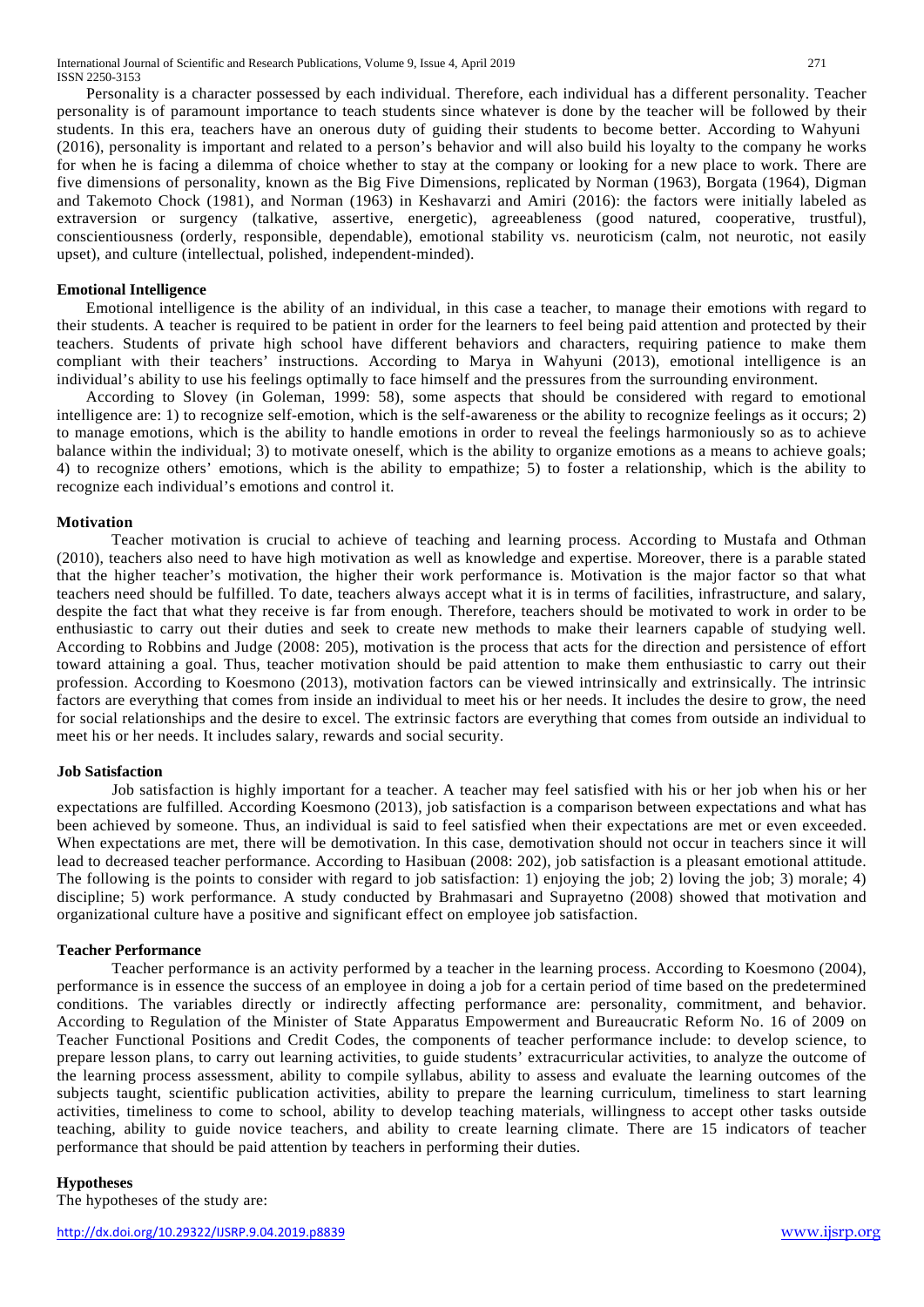- 1. Personality has an effect on motivation of private high school teachers in East Surabaya.
- 2. Emotional intelligence has an effect on motivation of private high school teachers in East Surabaya.
- 3. Personality has an effect on satisfaction of private high school teachers in East Surabaya.
- 4. Emotional intelligence has an effect on job satisfaction of private high school teachers in East Surabaya.
- 5. Personality has an effect on performance of private high school teachers in East Surabaya.
- 6. Emotional intelligence has an effect on performance of private high school teachers in East Surabaya.
- 7. Motivation has an effect on job satisfaction of private high school teachers in East Surabaya.
- 8. Job satisfaction has an effect on performance of private high school teachers in East Surabaya.

## **III. RESEARCH METHODOLOGY**

## **Types of Research**

The present study was quantitative, meaning that the approach was based on the use of numbers for statistical analysis.

#### **Population and Samples**

The population of the study was certified teachers of 12 private A-accredited high school in East Surabaya, they are Dr sutomo with 10 teachers, Petra 5 with 10 teachers, 17 Agustus with 10 teachers, GIKI 3 with 7 teachers, IPIEMS with 7 teachers, Luqman Al Hakim with 5 teachers, Maryam with 4 teachers, YPPI 1 with 15 teachers, ST Stanislous with 12 teachers, Muhammadiyah 2 with 29 teachers, Kr YBPK with 5 teachers and ST Hendrikus with 4 teachers. The total are 118 teachers.

## **Sampling Technique**

Samples were taken by using the cluster proportional random sampling technique. According to Sugiyono (2007: 218), the cluster proportional random sampling is sampling by region. The samples of the present study were certified teachers of private senior high schools in East Surabaya. Sampling was performed by using the Solvin formula (in Sanusi, 2014: 101) as follows:

$$
n = \frac{N}{1 + Ne^2}
$$

where:

 $n =$ sample size  $N =$  population size  $e = margin of error (in percent)$ The population size of the study was 118.

Thus, the sample size of the study as calculated by the formula is:

$$
n = \frac{118}{1 + 118 (0.05)^2} = \frac{118}{1 + 118 (0.0025)} = \frac{118}{1.295} = 91.11
$$

The number of samples was 91; since the number was less than 100, data was processed by using SEM with Partial Least Square (PLS) regression analysis.

## **Data collection technique**

Data were collected by distributing questionnaires to certified teachers of A-accredited senior high schools.

## **Operational Definition of Variables**

Personality is a character possessed by each individual. According to Robbins and Judge (2008 : 132), there are five indicators that shape an individual's personality:

- a. Extraversion : I hang out with all my friends and teachers at school.
- b. Agreeableness : I run the teaching profession with confidence.
- c. Conscientiousness : I carry out my duties as a teacher with full responsibility.
- d. Emotional Stability: I can control my emotions when dealing with learners with a variety of characters.
- e. Culture : As a teacher I will continuously learn to increase knowledge.

Emotional intelligence of a teacher is an ability to manage emotions properly in dealing with learners. According to Slovey (in Goleman, 1999: 58), there are five indicators of emotional intelligence:

- a. To recognize emotions : I am able to control emotions.
- b. To manage emotions : I am able to manage emotions properly.
- c. To motivate myself : I am able to organize emotions to achieve goals.

<http://dx.doi.org/10.29322/IJSRP.9.04.2019.p8839>[www.ijsrp.org](http://ijsrp.org/) d. To recognize others' emotions : I am able to motivate myself to be enthusiastic in performing my duties as a teacher.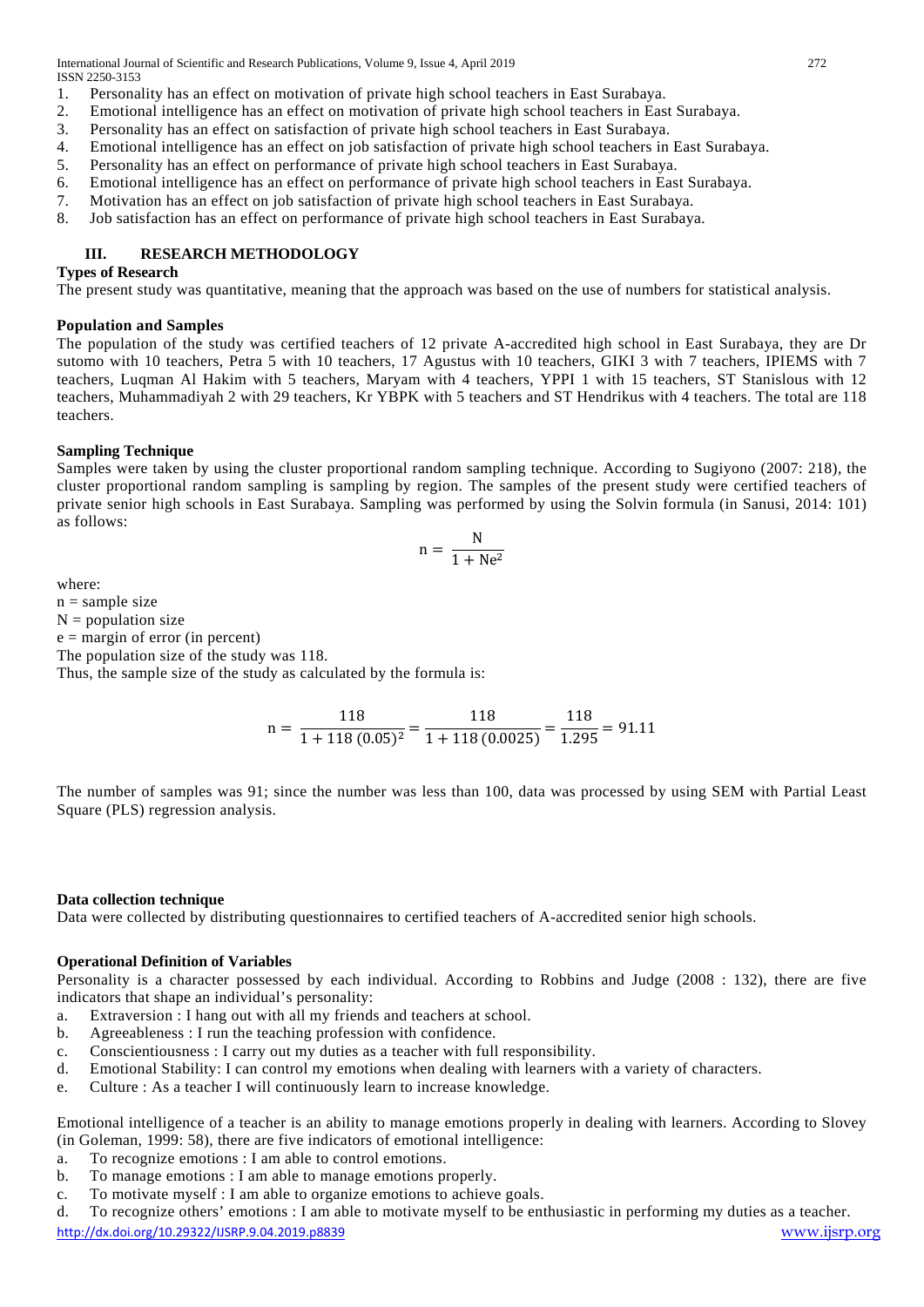e. To foster a relationship : I am able to recognize emotions of each individual.

Work motivation is a teacher's impetus to carry out his or her profession passsionately. According to Koesmono (2013), the indicators of motivation are as follows:

- a. Intrinsic factors : I want to be a high-performing teacher.
- b. Extrinsic factors : I obtain a salary that meets my wishes.

Job satisfaction is an individual's feelings of things related to his or her profession as a teacher. According to Hasibuan (2008: 202), there are several indicators:

- a. Enjoying the job : I enjoy my current profession.
- b. Loving the job : I love teaching profession.
- c. Morale : I will obey all the rules and norms as a teacher.
- d. Discipline : I will be disciplined in undertaking the teaching profession.
- e. Work performance: I will be a high-performing teacher.

## **Teacher Performance**

Teacher performance is an activity performed by a teacher in the learning process. According to Regulation of the Minister of State Apparatus Empowerment and Bureaucratic Reform No. 16 of 2009 on Teacher Functional Positions and Credit Codes, the components of teacher performance (in Wahyuni, 2014) include:

- 1. To develop science: The principal appeals to the teachers to develop science by taking a higher level study or attending seminars.
- 2. To prepare lesson plans: The principal appeals to the teachers to plan well.
- 3. To carry out learning activities: The principal appeals to the teachers to carry out the learning activities properly.
- 4. To guide students' extracurricular activities: The principal appeals to the teachers to guide the learners' extracurricular activities in addition to teaching them.
- 5. To analyze the outcome of the learning process assessment: The principal analyzes the learning process undertaken by teachers.
- 6. Ability to compile syllabus: The principal appeals to the teachers to arrange syllabus properly.
- 7. Ability to assess and evaluate the learning outcomes of the subjects taught: The principal evaluates teachers' learning outcomes.
- 8. Scientific publication activities: The principal appeals to the teachers to undertake scientific publication activities.
- 9. Ability to prepare the learning curriculum: The principal appeals to the teachers to develop the learning curriculum.
- 10. Timeliness to start learning activities: The principal appeals to the teachers to be timely in starting learning activities.
- 11. Timeliness to come to school: The principal appeals to the teachers to be on time to come to school.
- 12. Ability to develop teaching materials: The principal appeals to the teachers to develop teaching materials.
- 13. Willingness to accept other tasks outside teaching: The principal appeals to the teachers to be willing to accept outside tasks in addition to teaching.
- 14. Ability to guide novice teachers: The principal calls for senior teachers to coach novice teachers.
- 15. Ability to create learning climate: The principal calls for teachers to create a pleasant learning climate.

## **Research Instruments**

 The research instrument of the present study was questionnaires distributed to private high school teachers in East Surabaya. The questionnaires consisted of a number of structured items representing the indicators of each of the research variables adopted from previous studies considered to have proven their reliability and validity. The items of the questionnaires were in the form of multiple choice questions, in which each item consisted of five alternative answers. The respondents' answers were scored in Likert-type scale of 1 to 5 according to Sarmanu (2003: 9) and Indriantoro and Supomo (2002: 104): strongly disagree was scored 1, Disagree was scored 2, Slightly agree was scored 3, Agree was scored 4, Strongly Agree was scored 5.

 The items of the questionnaire were tested for validity and reliability. The tests were performed to determine whether the questionnaire has the ability to measure what it intends to measure.

## **Data analysis technique**

Data analysis is an activity to process data collected from the field or the library into a set of results, both in the form of new findings and validity of the hypothesis. The present study used the partial least squares (PLS) regression analysis and results of the outer and inner model testing.

## **Outer Model**

At this stage, each variable (personality, emotional intelligence, work motivation, job satisfaction and teachers performance) was tested for validity and reliability. The test for the outer model included:

1. Convergent validity test

Convergent validity is measured on the basis of the correlation among the item scores/component scores estimated using the PLS software. A reflexive measure is considered valid when it correlates more than 0.70 to the measured constructs.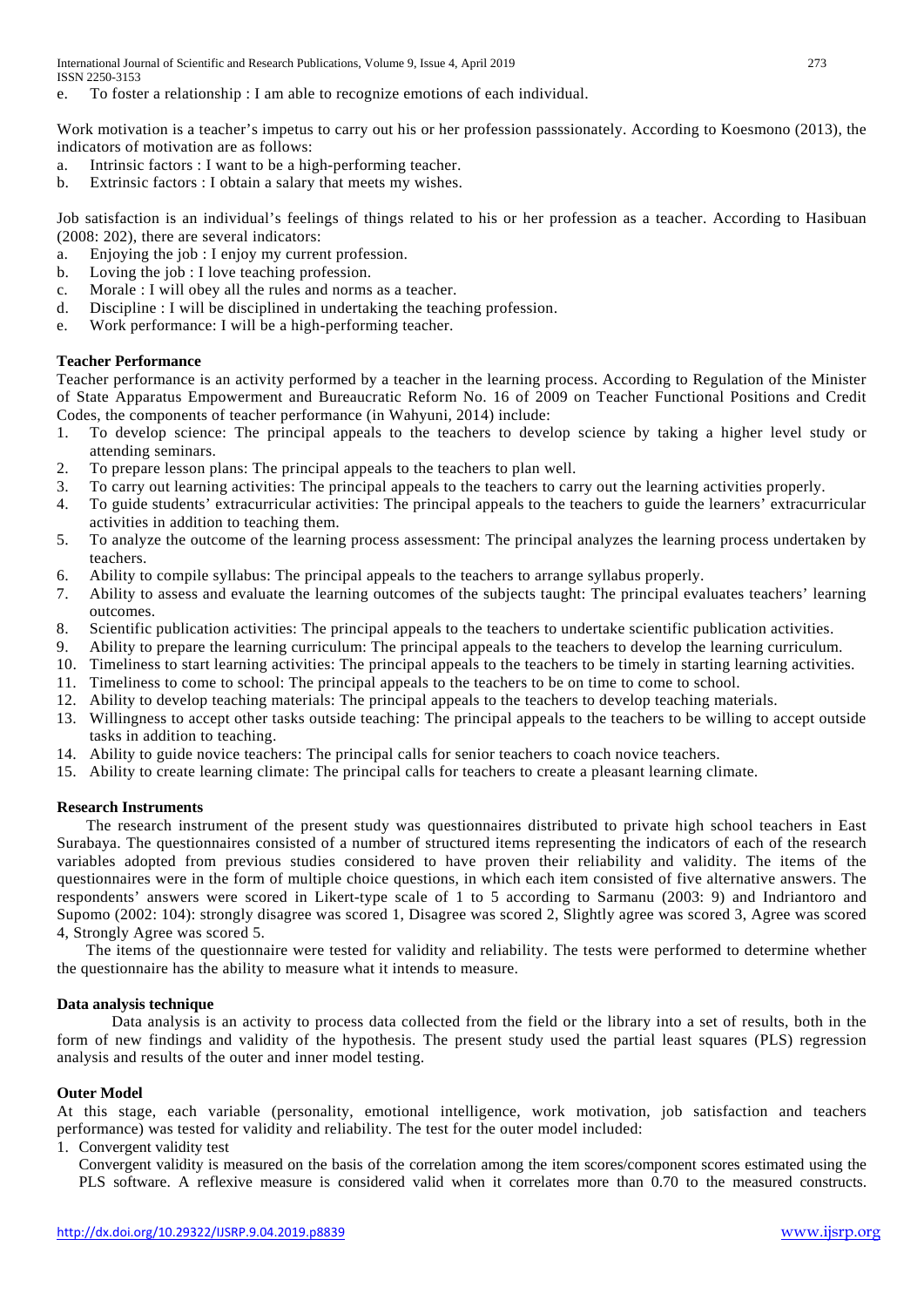International Journal of Scientific and Research Publications, Volume 9, Issue 4, April 2019 274 ISSN 2250-3153

According to Ghozali 2006: 78), in the early stages of the development of a measurement scale the loading factor of 0.5 to 0.6 is considered adequate and valid. The present study used a loading factor of 0.60.

#### 2. Reliability test

The reliability of a construct can be determined by the reliability score and the Average Variance Extracted (AVE) value of the construct. A construct is considered to a have high reliability when the score is 0.70 and AVE is above 0.50.

#### **Inner Model**

An inner model is used to determine the relationships among constructs, significance values and R-squared values of the research model.

#### **Research Description**

The object of the present study was all private senior high school teachers in East Surabaya. The number of respondents was 91, consisting of both male and female teachers. The data can be seen as follows:

#### **Respondents**' **Characteristics**

Respondents' characteristics consisted of gender, age and education. Respondents were certified private senior high school teachers of A-accredited schools. Teacher performance could be measured after being certified.

|  |  |  | Tabel 1 : Deskription Gender, Age, Education and duration of work for responden |  |  |  |  |
|--|--|--|---------------------------------------------------------------------------------|--|--|--|--|
|  |  |  |                                                                                 |  |  |  |  |

| Gender                   | <b>Mount</b>  | Percentage %       |
|--------------------------|---------------|--------------------|
| Female                   | 60            | 66                 |
| Male                     | 31            | 34                 |
| Age                      | <b>Mount</b>  | Percentage (%)     |
| $20-30$ years            | 20            | 37.03              |
| $31-40$ years            | 15            | 27,78              |
| 41-50 years              | 14            | 25.93              |
| $> 51$ years             | 5             | 09.26              |
| <b>Education</b>         | <b>Mount</b>  | Percentage (%)     |
| Elementary school        |               |                    |
| Junior High School       |               |                    |
| Senior High              |               |                    |
| School/vocational school |               |                    |
| Bachelor Degree(S1)      | 70            | 77                 |
| Postgraduate Degree (S2) | 21            | 23                 |
| Postgraduate Degree (S3) |               |                    |
| <b>Duration of work</b>  | <b>Amount</b> | Precentage $(\% )$ |
| $<$ 25 years             |               |                    |
| $26 - 35$ years          | 10            | 22                 |
| $36 - 45$ years          | 20            | 45                 |
| $46 - 55$ years          | 8             | 18                 |
| $<$ 55 years             | 6             | 15                 |

 Table 1 shows that a total of 60 (66%) teachers was female and a total of 31 (34%) teachers was male. In terms of education, the majority (70% or 70) of teachers were undergraduate and 21 teachers were holders of postgraduate degree.

In terms of age, the majority (45% or 20) of respondents were aged 36 to 45 years, 22% or 10 respondents aged 26 to 35 years, 15% or 6 respondents aged >55 years, 18% or 8 respondents aged 46 to 55 years, and no respondent aged <25 years.

## **IV. RESULT**S **AND DISCUSSION**

#### **Outer Model Test**

 An outer model, often called an outer relation or a measurement model, specifies the relationship among the variables studied and their indicators. The following is the steps of an outer model test:

## **a. Convergent Validity**

The convergent validity of a measurement model with reflexive indicators can be seen from the correlations between the item/indicator scores and the construct scores. However, in the scale development of a research, a loading factor of 0.50 to 0.60 is acceptable (Ghozali, 2006: 40). The correlations between the indicators and constructs are as follows: Tabel 2 : *Convergent Validity*

|                                                  |                             | $10001 = 10011101$    |                                |       |
|--------------------------------------------------|-----------------------------|-----------------------|--------------------------------|-------|
|                                                  | original sample<br>estimate | mean of<br>subsamples | Standard deviation T-Statistic |       |
| Personality $(X_1)$                              |                             |                       |                                |       |
| $X_{1.1}$                                        | 0.739                       | 0.750                 | 0.088                          | 8.368 |
| http://dx.doi.org/10.29322/IJSRP.9.04.2019.p8839 |                             |                       |                                |       |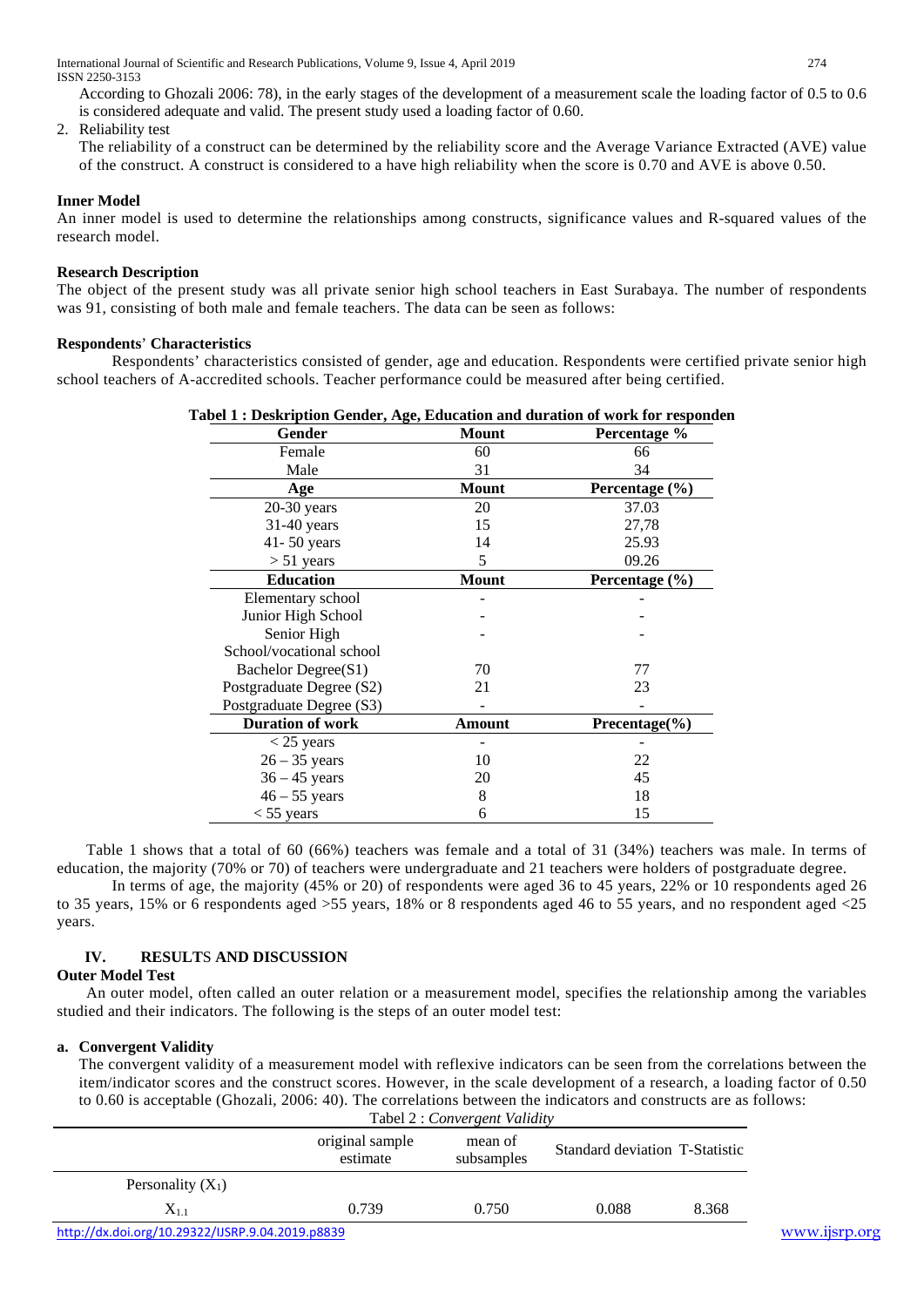|                                | original sample<br>estimate | mean of<br>subsamples | Standard deviation T-Statistic |        |
|--------------------------------|-----------------------------|-----------------------|--------------------------------|--------|
| $X_{1.2}$                      | 0.817                       | 0.829                 | 0.069                          | 11.791 |
| $X_{1.3}$                      | 0.764                       | 0.781                 | 0.085                          | 8.992  |
| $X_{1.4}$                      | 0.775                       | 0.796                 | 0.054                          | 14.396 |
| $X_{1.5}$                      | 0.834                       | 0.820                 | 0.080                          | 10.366 |
| Emotional Intelligence $(X_2)$ |                             |                       |                                |        |
| $X_{2.1}$                      | 0.708                       | 0.770                 | 0.093                          | 7.631  |
| $X_{2.2}$                      | 0.631                       | 0.524                 | 0.183                          | 3.445  |
| $X_{2.3}$                      | 0.692                       | 0.754                 | 0.098                          | 7.034  |
| $X_{2.4}$                      | 0.805                       | 0.810                 | 0.046                          | 17.679 |
| $X_{2.5}$                      | 0.830                       | 0.858                 | 0.040                          | 20.736 |
| Motivation $(Y_1)$             |                             |                       |                                |        |
| $Y_{1.1}$                      | 0.789                       | 0.856                 | 0.051                          | 15.547 |
| $Y_{1.2}$                      | 0.698                       | 0.632                 | 0.117                          | 5.948  |
| Job Satisfaction $(Y_2)$       |                             |                       |                                |        |
| $Y_{2.1}$                      | 0.796                       | 0.845                 | 0.038                          | 21.096 |
| $Y_{2,2}$                      | 0.784                       | 0.819                 | 0.095                          | 8.291  |
| $Y_{2.3}$                      | 0.890                       | 0.910                 | 0.019                          | 47.780 |
| $Y_{2.4}$                      | 0.789                       | 0.846                 | 0.049                          | 16.259 |
| $Y_{2.5}$                      | 0.712                       | 0.765                 | 0.066                          | 10.825 |
| Teacher Performance $(Y_3)$    |                             |                       |                                |        |
| $Y_{3.1}$                      | 0.831                       | 0.882                 | 0.036                          | 23.391 |
| $Y_{3 \cdot 10}$               | 0.640                       | 0.721                 | 0.054                          | 11.822 |
| $Y_{3.11}$                     | 0.521                       | 0.640                 | 0.088                          | 5.915  |
| $Y_{3.12}$                     | 0.631                       | 0.704                 | 0.058                          | 10.799 |
| $Y_{3.13}$                     | 0.546                       | 0.669                 | 0.082                          | 6.676  |
| $Y_{3.14}$                     | 0.622                       | 0.696                 | 0.072                          | 8.629  |
| $\mathbf{Y}_{3.15}$            | 0.555                       | 0.664                 | 0.082                          | 6.737  |
| $Y_{3.16}$                     | 0.656                       | 0.727                 | 0.085                          | 7.752  |
| $Y_{3.17}$                     | 0.745                       | 0.816                 | 0.060                          | 12.402 |
| $Y_{3.18}$                     | 0.746                       | 0.763                 | 0.044                          | 16.870 |
| $Y_{3.19}$                     | 0.744                       | 0.792                 | 0.051                          | 14.499 |
| $Y_{3.20}$                     | 0.747                       | 0.776                 | 0.069                          | 10.764 |
| $Y_{3.21}$                     | 0.772                       | 0.834                 | 0.046                          | 16.635 |
| $Y_{3.22}$                     | 0.723                       | 0.779                 | 0.057                          | 12.613 |
| $Y_{3.23}$                     | 0.738                       | 0.821                 | 0.061                          | 12.198 |

As shown in Table 6, Personality  $(X_1)$ , as measured by the 5 indicators, Emotional Intelligence  $(X_2)$ , Motivation  $(Y_1)$ , Job Satisfaction (Y<sub>2</sub>) and Teacher Performance (Y<sub>3</sub>) indicate a convergent validity > 0.5; thus, it is considered valid.

# **b. Discriminant Validity**

Discriminant validity describes the ability of each indicator to make a difference between its construct and other constructs. When an indicator belongs to another construct, it means that the indicator does not have a good discriminant validity. In the discriminant validity test, the first condition to be met is that the AVE value must be greater than 0.50, as shown in Table 7 below:

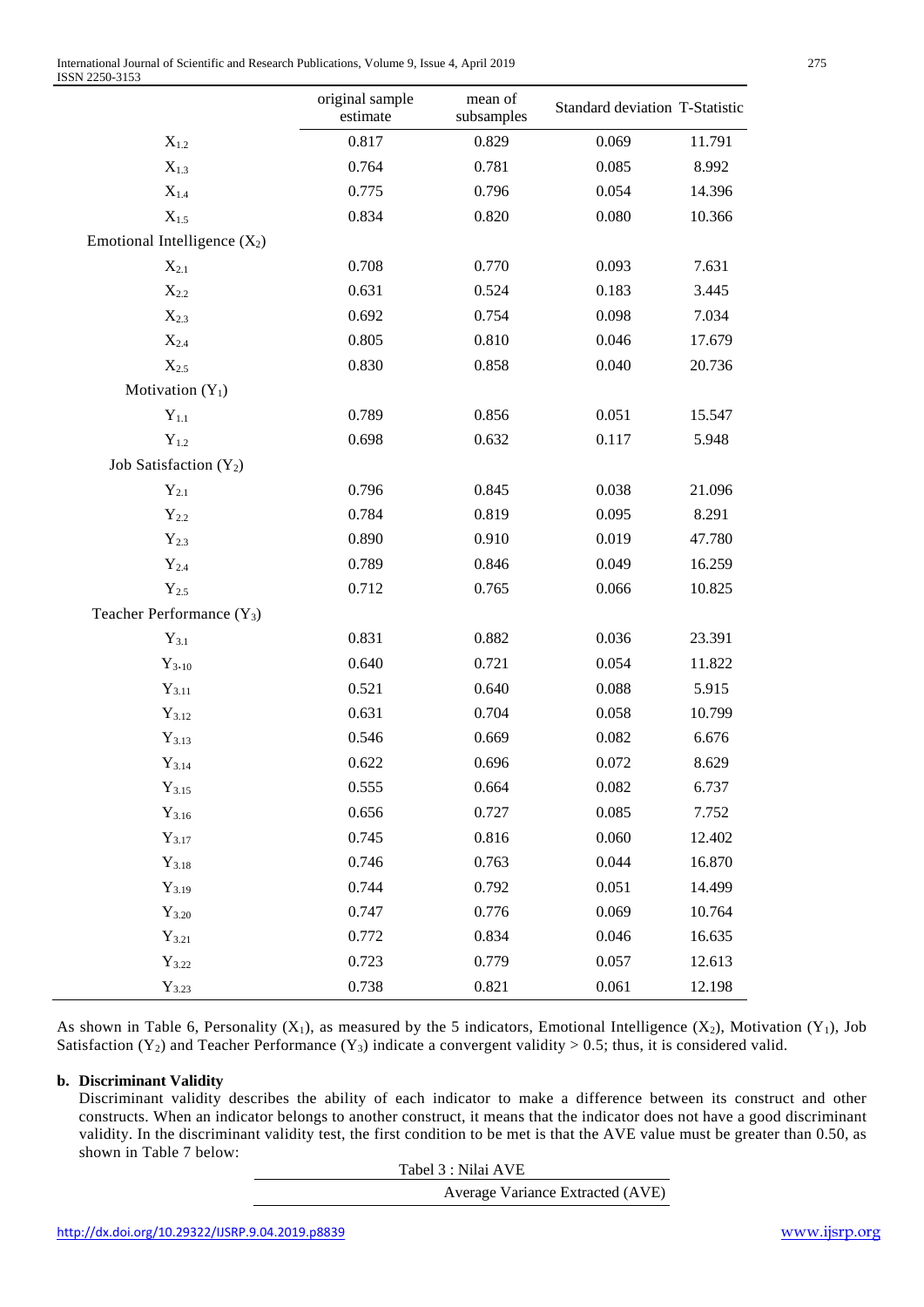| Personality $(X_1)$            | 0.618 |
|--------------------------------|-------|
| Emotional Intelligence $(X_2)$ | 0.543 |
| Motivation $(Y_1)$             | 0.555 |
| Job Satisfaction $(Y_2)$       | 0.634 |
| Teacher Performance $(Y_3)$    | 0.572 |

As shown in Table 7, the AVE value in for the indicator that measure the construct can be considered as having a good discriminant validity. This means that all the construct variables are considered reliable.

|                    | Personality | Emotional            | Tabel 4. Cross <i>Loudings</i><br>Motivation | Job Satisfaction | Teacher             |
|--------------------|-------------|----------------------|----------------------------------------------|------------------|---------------------|
|                    | $(X_1)$     | Intelligence $(X_2)$ | $(Y_1)$                                      | $(Y_2)$          | Performance $(Y_3)$ |
| $X_{1.1}$          | 0.739       | 0.368                | 0.397                                        | 0.380            | 0.323               |
| $X_{1.2}$          | 0.817       | 0.248                | 0.199                                        | 0.384            | 0.230               |
| $X_{1.3}$          | 0.764       | 0.292                | 0.221                                        | 0.280            | 0.247               |
| $X_{1.4}$          | 0.775       | 0.305                | 0.371                                        | 0.318            | 0.259               |
| $X_{1.5}$          | 0.834       | 0.393                | 0.571                                        | 0.508            | 0.306               |
| $X_{2.1}$          | 0.223       | 0.708                | 0.240                                        | 0.204            | 0.248               |
| $X_{2.2}$          | 0.234       | 0.631                | 0.310                                        | 0.184            | 0.228               |
| $X_{2.3}$          | 0.185       | 0.692                | 0.347                                        | 0.244            | 0.282               |
| $X_{2.4}$          | 0.113       | 0.805                | 0.738                                        | 0.537            | 0.324               |
| $X_{2.5}$          | 0.173       | 0.830                | 0.824                                        | 0.666            | 0.450               |
| $\mathbf{Y}_{1.1}$ | 0.245       | 0.316                | 0.789                                        | 0.298            | 0.319               |
| $Y_{1.2}$          | 0.087       | 0.681                | 0.698                                        | 0.527            | 0.228               |
| $Y_{2.1}$          | 0.488       | 0.523                | 0.634                                        | 0.796            | 0.484               |
| $Y_{2,2}$          | 0.228       | 0.698                | 0.688                                        | 0.784            | 0.420               |
| $Y_{2.3}$          | 0.395       | 0.932                | 0.287                                        | 0.890            | 0.603               |
| $Y_{2.4}$          | 0.277       | 0.354                | 0.285                                        | 0.789            | 0.353               |
| $Y_{2.5}$          | 0.355       | 0.329                | 0.429                                        | 0.712            | 0.366               |
| $\mathbf{Y}_{3.1}$ | 0.243       | 0.469                | 0.505                                        | 0.427            | 0.831               |
| $Y_{3.10}$         | 0.331       | 0.838                | 0.810                                        | 0.649            | 0.940               |
| $Y_{3.11}$         | 0.194       | 0.490                | 0.401                                        | 0.302            | 0.521               |
| $Y_{3.12}$         | 0.339       | 0.822                | 0.791                                        | 0.639            | 0.931               |
| $Y_{3.13}$         | 0.228       | 0.527                | 0.462                                        | 0.322            | 0.546               |
| $Y_{3.14}$         | 0.324       | 0.448                | 0.379                                        | 0.453            | 0.622               |
| $Y_{3.15}$         | 0.310       | 0.430                | 0.339                                        | 0.410            | 0.555               |
| $Y_{3.2}$          | 0.176       | 0.317                | 0.347                                        | 0.385            | 0.656               |
| Y3.3               | 0.265       | 0.545                | 0.511                                        | 0.417            | 0.745               |
| $Y_{3.4}$          | 0.219       | 0.370                | 0.427                                        | 0.336            | 0.746               |
| $Y_{3.5}$          | 0.344       | 0.439                | 0.543                                        | 0.517            | 0.744               |
| $Y_{3.6}$          | 0.207       | 0.322                | 0.251                                        | 0.335            | 0.747               |
| $Y_{3.7}$          | 0.216       | 0.390                | 0.554                                        | 0.453            | 0.772               |
| $Y_{3.8}$          | 0.198       | 0.524                | 0.495                                        | 0.482            | 0.723               |
| $Y_{3.9}$          | 0.215       | 0.338                | 0.319                                        | 0.368            | 0.738               |

The cross-loading output of the data processing is shown in the following table: Tabel 4 : *Cross Loadings*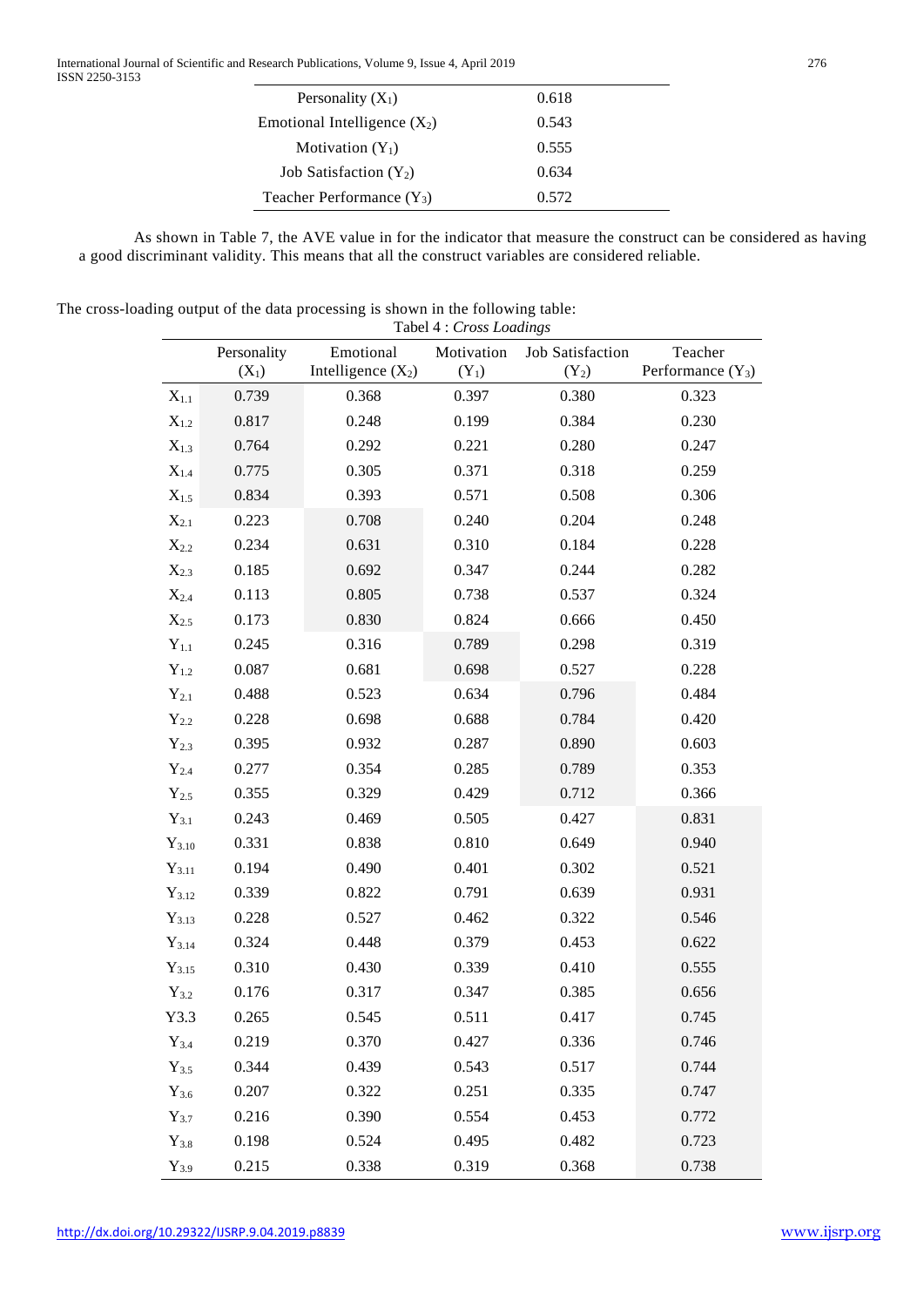The cross-loading values in Table 4, show that the indicators of each construct variable have a convergent validity > 0.5, meaning that all the indicators used in the present study are valid.

#### **c. Composite Reliability**

The composite reliability test was performed under condition that when the composite reliability value is  $>0.60$ , it is interpreted as highly satisfying (Ghozali, 2006 : 98).

| Tabel 5 : Composite Reliability |                              |  |  |  |  |
|---------------------------------|------------------------------|--|--|--|--|
|                                 | <b>Composite Reliability</b> |  |  |  |  |
| Personality $(X_1)$             | 0.890                        |  |  |  |  |
| Emotional Intelligence $(X_2)$  | 0.854                        |  |  |  |  |
| Motivation $(Y_1)$              | 0.713                        |  |  |  |  |
| Job Satisfaction $(Y_2)$        | 0.896                        |  |  |  |  |
| Teacher Performance $(Y_3)$     | 0.929                        |  |  |  |  |

Table 5 shows that the composite reliability of all the variables are reliable so that each construct can be used as the research variable and for further analysis.

#### **Inner Model Test**

An inner model or structural model testing was performed to determine the relationships among constructs, the significance value and the R-squared of the research model. The structural model was evaluated by using the R-squared for the t-test of dependent constructs and the significance of the structural path coefficients, based on the PLS outputs, as shown by the following figure:



The inner weights as shown by Figure 2 above show that personality and emotional intelligence has an effect on work motivation, job satisfaction and teacher performance, as shown in the following structural equations.

#### **Structural Equations**

Work Motivation  $(Y_1) = 0.165$  Personality  $(X_1) + 0.547$  Emotional Intelligence  $(X_2)$ Job Satisfaction (Y<sub>2</sub>) = 0.341 Emotional Intelligence (X<sub>2</sub>) + 0.419 Motivation (Y<sub>1</sub>) Teacher Performance (Y<sub>3</sub>) = 0.090 Personality (X<sub>1</sub>) + 0393 Emotional Intelligence (X<sub>2</sub>) + 0.525 Job Satisfaction (Y<sub>2</sub>)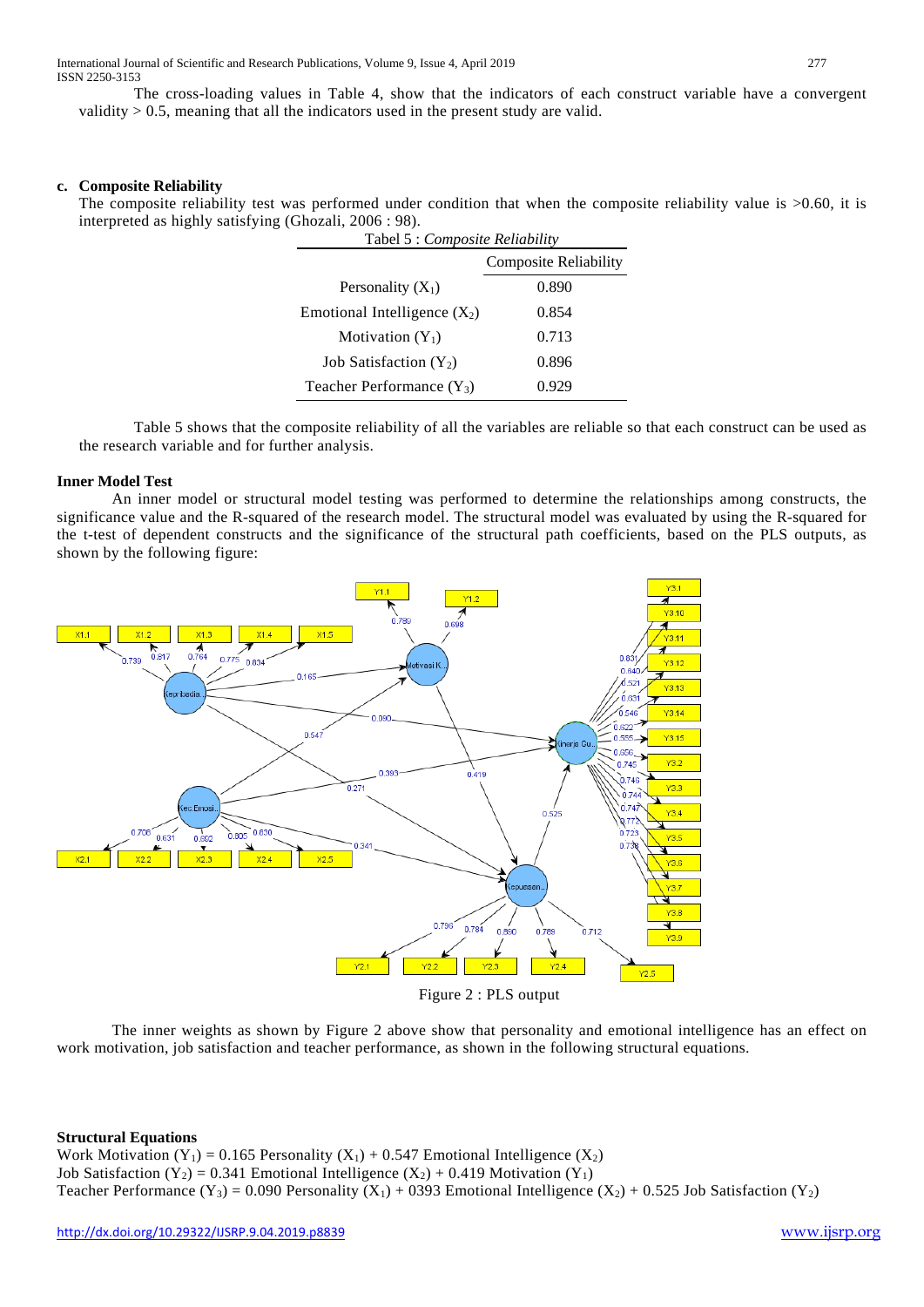The model with PLS was started by looking at the R-squared for each latent dependent variable. Changes in the Rsquared can be used to assess for the substantive effects of certain latent independent variables on the latent dependent variables. The endogenous latent variables in the structural model have the  $R^2$  of 0.67, indicating that the model was "good"; a  $R^2$  of 0.33 indicates that the model is "moderate" and a  $R^2$  of 0.19 indicates that the model is "weak" (Ghozali, 2006: 87). The PLS output is as described below:

|                          | Tabel 6 : Nilai <i>R-Square</i> |  |  |
|--------------------------|---------------------------------|--|--|
|                          | R-square                        |  |  |
| Motivation (Y1)          | 0.387                           |  |  |
| Job Satisfaction (Y2)    | 0.550                           |  |  |
| Teacher Performance (Y3) | 0.613                           |  |  |

The variables Personality (X<sub>1</sub>) and Emotional Intelligence (X<sub>2</sub>) that had an effect on Motivation (Y<sub>1</sub>) had a  $R^2$  of 0.387, indicating that the model was "moderate", and the variables Emotional Intelligence  $(X_2)$  and Motivation  $(Y_1)$  that had an effect on job satisfaction (Y<sub>2</sub>) had a  $R^2$  of 0.550, indicating that the model was "moderate". Personality (X<sub>1</sub>), Emotional Intelligence  $(X_2)$  and Job Satisfaction  $(Y_2)$  that had an effect on teacher performance  $(Y_3)$  had a  $R^2$  of 0.613, indicating that the model was "moderate".

The structural model fit can be seen from the  $Q^2$  as follows:

 $Q^2 = 1 - [(1 - R1)*(1 - R2)*(1 - R3)]$  $= 1 - [(1 - 0.387)*(1 - 0.550)*(1 - 0.613)]$  $= 1 - [(0.613)*(0.450)*(0.387)]$  $= 1 - [0.107]$  $= 0.893$ 

The  $Q<sup>2</sup>$  shows that the model fits the study since it is above zero.

# **Hypothesis Testing**

The hypotheses can be tested on the basis of the *t*-statistic in Table 11.

| No.            |                                                                           | Original<br>sample<br>estimate | Mean of<br>subsamples | Std.<br>dev. | <b>T-stats</b> | <b>Remark</b>          |
|----------------|---------------------------------------------------------------------------|--------------------------------|-----------------------|--------------|----------------|------------------------|
| 1              | Personality $(X_1) \rightarrow$ Work Motivation<br>$(Y_1)$                | 0.165                          | 0.179                 | 0.112        | 1.478          | <b>Not</b><br>accepted |
| 2              | Emotional Intelligence $(X_2) \rightarrow Work$<br>Motivation $(Y_1)$     | 0.547                          | 0.619                 | 0.125        | 4.365          | Accepted               |
| 3              | Personality $(X_1) \rightarrow$ Job Satisfaction $(Y_2)$                  | 0.271                          | 0.230                 | 0.192        | 1.408          | <b>Not</b><br>accepted |
| $\overline{4}$ | Emotional Intelligence $(X_2) \rightarrow$ Teacher<br>Performance $(Y_3)$ | 0.393                          | 0.272                 | 0.197        | 2.084          | Accepted               |
| 5              | Personality $(X_1) \rightarrow$ Teacher Performance<br>$(Y_3)$            | 0.090                          | 0.108                 | 0.095        | 0.945          | <b>Not</b><br>accepted |
| 6              | Emotional Intelligence $(X_2) \rightarrow$ Teacher<br>Performance $(Y_3)$ | 0.393                          | 0.272                 | 0.197        | 2.084          | Accepted               |
| 7              | Work Motivation $(Y_1) \rightarrow$ Job<br>Satisfaction $(Y_2)$           | 0.419                          | 0.349                 | 0.165        | 2.535          | Accepted               |
| 8              | Job Satisfaction $(Y_2) \rightarrow$ Teacher<br>Performance $(Y_3)$       | 0.525                          | 0.588                 | 0.155        | 3.388          | Accepted               |

| Table 7 : Correlations among constructs |  |  |
|-----------------------------------------|--|--|
|-----------------------------------------|--|--|

# **DISCUSSION**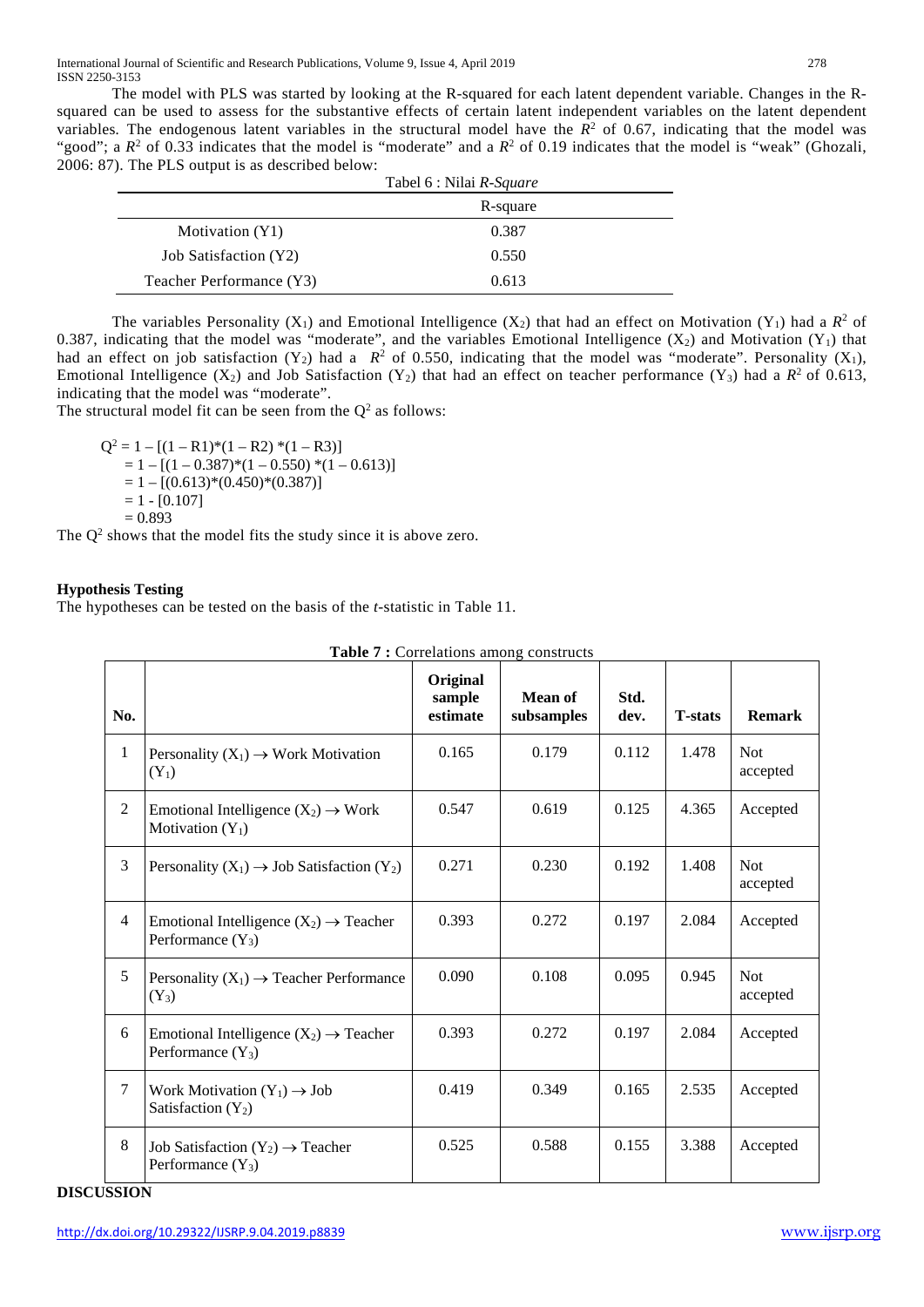- 1. Personality  $(X_1)$  has no effect on Motivation  $(Y_1)$  since the T-statistics is 1.478, or smaller than 1.96; thus, hypothesis H1 is not accepted. Teacher personality is of paramount importance. In addition to undertaking their profession, a teacher should also serve their learners so that they feel noticed. However, in the present study, teacher personality was not taken into account, leading to the decreased motivation. This is because teachers are incapable of undertaking their profession properly, making many learners disrespectful of their teachers. In many cases, there were learners daring to fight their teachers when the latter seeking to enforce order in the classroom, dreaded teachers, teachers disrespecting their learners by talking bad about them in front of the class. Results of the present study are not consistent with those of Nyarko *et*.*al*. (2016) that the personality characteristics would significantly predict their motivation on academic achievement.
- 2. Emotional Intelligence  $(X_2)$  has a significant positive effect on Motivation  $(Y_1)$  since the T-statistics is 4.365, or greater than 1.96; thus, hypothesis  $H_2$  is accepted. A teacher should have a good emotional intelligence to manage his or her emotions in the face of the learners so that he or she will be enthusiastic to carry out his or her profession. Learners have different characters, representing the teacher's task to manage their emotions to guide their learners to learn properly and follow all the teacher's advices. Results of the present study are consistent with those of Asy'ari *et al*. (2014) that there was a significant positive relationship between emotional intelligence and learning motivation of the students of SMK Assa'adah Sampurnaan Bungah; the higher the emotional intelligence of the students, the higher the students' learning motivation would be. Results of the present study are inconsistent with those of Dewi *et al*. (2016) that emotional intelligence does not affect teacher performance through achievement motivation.
- 3. Personality  $(X_1)$  has no effect on Job Satisfaction  $(Y_2)$  since the T-statistic is 1.408, or smaller than 1.96; thus, hypothesis  $H_3$  is not accepted. A teacher's improper personality will lead to job dissatisfaction. Senior high school teachers had not have adequate personality, primarily in terms of internalizing their role as a teacher. This is proven by the fact that there are still teachers who are not discipline by skipping work during the teaching hours for a side job, ignoring their duties as a teacher. In fact, there are teachers failing to master their subject matters due to indolence to learn, making them lacking creativity and innovativeness. Results of the present study are inconsistent with those of Alsuwailem and Elnaga (2016) that personality traits have a significant effect on job performance.
- 4. Emotional Intelligence  $(X_2)$  has a positive significant effect on job satisfaction  $(Y_2)$  since the T-statistics is 1.997, or greater than 1.96; thus, hypothesis  $H_4$  is accepted. A teacher should be able to manage his or her emotions properly, especially in the face of learners in order to achieve the desired job satisfaction in which the learners follow all the teacher's directions. Being a teacher of senior high school requires a high level of patience to avoid misperception. Results of the present study are consistent with those of Anari, N. N (2012) that there is a positive and significant relationship between Emotional Intelligence and Job Satisfaction among primary school teachers. It means that higher the level of Emotional Intelligence the higher the job satisfaction is.
- Personality  $(X_1)$  has no effect on Teacher Performance  $(Y_3)$  since the T-statistic is 0.945, or smaller than 1.96; thus, hypothesis  $H_6$  is accepted. This is because a teacher has not been able to appreciate his or her role as a teacher, despite the undergraduate diploma and certification. Many teachers ignores it since they feel that the salary they receive is not enough to support their family, even to take a higher level of education. As a result, many teachers are not wholeheartedly undertaking their profession. Even worse, the teaching profession serves as only a side job, rather than a demand or a call. Results of the present study do not support those of Angmalisang (2011) that personality has a significant effect on teacher performance.
- 6. Emotional Intelligence  $(X_2)$  has a significant positive effect on Teacher Performance  $(Y_3)$  since the T-statistics is 2.084, or greater than 1.96; thus, hypothesis  $H_7$  is accepted. Emotional intelligence is a necessity to a teacher in managing emotions in order to be cautious with regard to teaching the learners in a senior high school since they need a lot of attention. They are the generation of the nation whose character must be build to create human resources useful for the nation. Results of the present study are consistent with those of Naqvi *et al*. (2016) that there is relationship between emotional intelligence and performance of secondary school teachers. It means that increase in the level of emotional intelligence enhances the performance of secondary school teachers at secondary school level. According to Dewi *et al*. (2016), emotional intelligence has a positive and significant effect on teacher performance.
- 7. Motivation  $(Y_1)$  has a significant positive effect on Job Satisfaction  $(Y_2)$  since the T-statistics is 2.535, or greater than 1.96; thus, hypothesis  $H_5$  is accepted. Motivation is an impetus that leads a teacher to always be passionate in carrying out his or her profession. Being a teacher is a highly noble duty and often referred to as an unsung hero since a teacher is capable of creating future generations of character who later can lead this nation toward progress. Teachers would be satisfied and happy to see the learners who succeeded. Results of the present study are consistent with those of Arifin (2015*)* that work motivation has a positive and significant effect on teacher job satisfaction.
- Job Satisfaction (Y<sub>2</sub>) has a significant positive effect on teacher performance (Y<sub>3</sub>) since the T-statistics is 3.388, or greater than 1.96; thus, hypothesis He is accepted. Teacher job satisfaction is crucial to improve their performance as reflected by the learning achievement achieved by the learners. According to Chamundeswari (2013), there is a significant difference in job satisfaction and performance of teachers. Furthermore, Arifin (2015) argues that job satisfaction has a positive and significant effect on performance, meaning that the higher the teacher job satisfaction the higher the teacher performance would be.

## **CONCLUSION**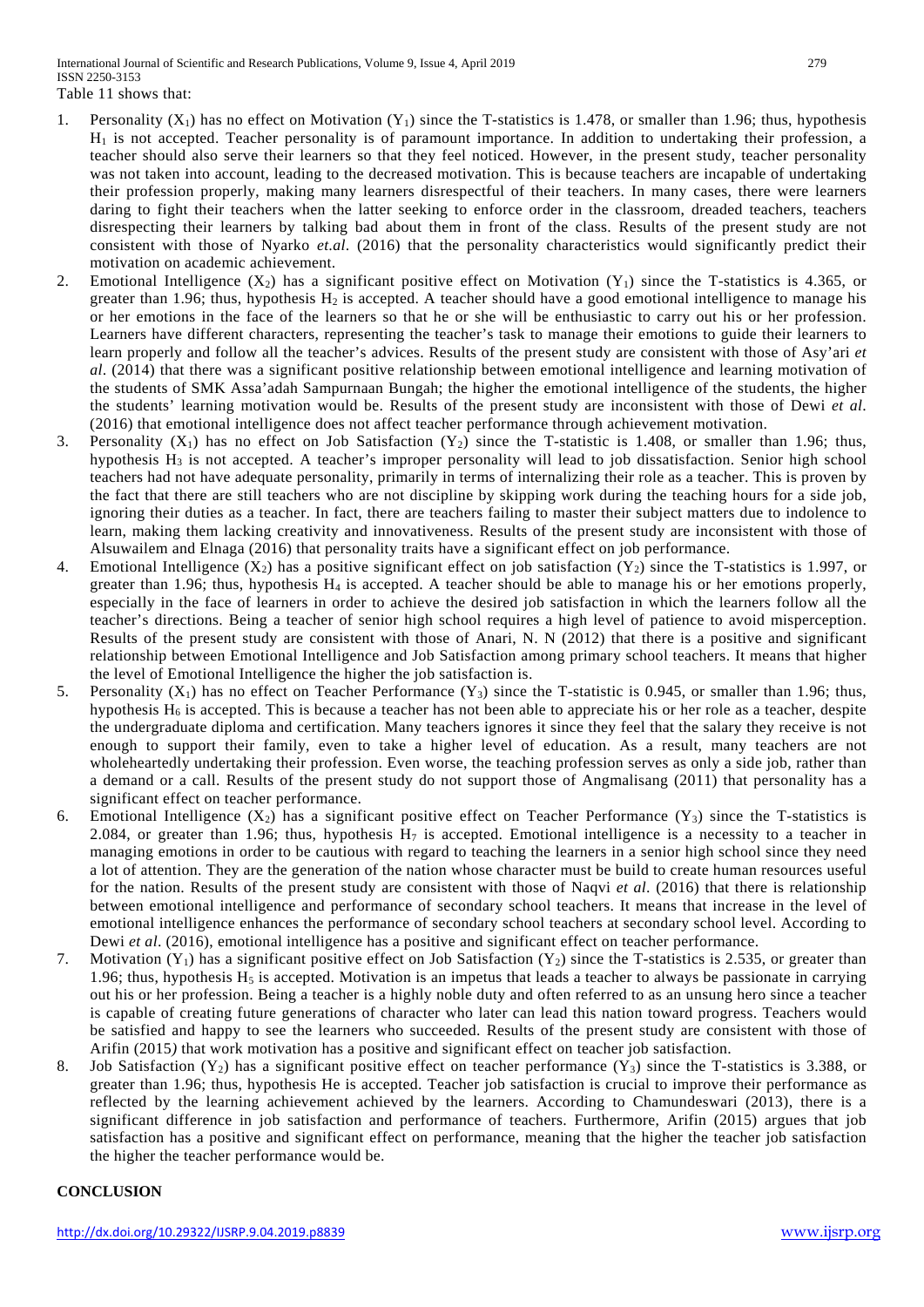In conclusion, personality has no effect on work motivation. A teacher who fails to make the learners enjoy the learning process in the classroom would always be bad-tempered in the course of the learning process.

Emotional intelligence has an effect on motivation. Results indicated that a teacher should be able to manage his or her emotions in order for the learners to follow his or her directions to become high-achievers.

Personality has no effect on job satisfaction. Results indicated that the personality of a teacher is supported by the individual's appreciating his or her role as a teacher. A teacher not appreciating the teaching profession would not be comfortable or unhappy to undertake his or her profession despite the certification.

Emotional intelligence has an effect on job satisfaction. Results indicated that emotional intelligence of a teacher in controlling emotions is needed to perform their duties as a teacher. Teachers are public figures whose attitudes and behaviors will be followed by his or her students.

Personality has no effect on teacher performance. Results indicated that teachers were not able to appreciate his or her teaching profession, despite the diploma and certification. The diploma and certification cannot guarantee that a teacher will have good behavior towards their teaching profession.

Emotional intelligence has an effect on teacher performance. Results indicated that managing emotions for a teacher is crucial to direct learners in the right direction. They are the next generation of the nation who will continue the struggle to bring Indonesia towards progress and eliminate inferiority to other countries.

Motivation has an effect on job satisfaction. Results indicated that giving motivation to learners in senior high schools is highly required since this may lead to passion for advancements and realization of ambitions.

Job satisfaction has an effect on teacher performance. Results showed that successful learners will make their teachers happy since the lessons given by teachers can be received well and applied to the community.

#### **Referencess**

- [1] Alsuwailem, A and A.A. Elnaga. 2016. Exploring The Relationship Between Personality and Job Performance " New Approach ". *International Journal Of Business and Management Invention*. Vol. 5, ISSUE 12. Pp. 43-53 ISSN online 2919-8028
- [2] Anari, N.N. 2012. Teacher: Emotional Intelligence, Job Satisfaction and Organizational Commitment. *Journal Of Workplace Learning*. Vol. 24, ISSUE 4, pp. 256-269
- [3] Angmalisang, H. 2011. Pengaruh Kepribadian Guru Terhadap Kinerja Mengajar. *Elektromatika*. Vol. 1, No.1 Maret
- [4] Arifin, H. M. 2013. The Influence Of Comptetence, Motivation and Organisational Culture to High School Teacher Job Satisfaction and Performance. *International Education Studies*. Vol. 8, No. 1 ISSN 1913-9020
- [5] Asy'ari, M., IGAA. N. Ekayati dan A. Matulessy. 2014. Konsep diri, Kecerdasan Emosi dan Motivasi Belajar Siswa. Persona, *Jurnal Psikologi Indonesia*, vol. 3. No.01, hal. 83-89
- [6] Badriyah, M. 2013. Manajemen Sumber Daya Manusia. Bandung : Penerbit Pustaka Setia
- [7] Bangun, W. 2012. ManajemenSumber Daya Manusia. Jakarta : Penerbit Erlangga.
- [8] Brahmasari, I dan A. Suprayetno. 2008. Pengaruh Motivasi Kerja, Kepemimpinan dan Budaya Organisasi Terhadap Kepuasan Kerja serta dampaknya pada Kinerja Perusahaan ( studi kasus pada PT. Pei International Wiratama Indonesia ). *Jurnal Manajemen Dan Kewirausahaan*, Vol. 10 No. 2
- [9] Chamundeswari. 2013. Job Satisfaction and Performance Of School. *International Journal Of Academic Research In Business and Social Sciences*. Vol. 3, No.5 ISSN : 2222 – 6990
- [10] Dewi, E.R., P. Bundu dan S. Tahmir. 2016. The Effect of Emotional Intelligence, Competence and Interpersonal Communication On the Performance Of Senior High School Teachers Through Achievement Motivation in Mahasiswa, Indonesia. *The New Educational Review*, Vol. 11, N0. 9 DOI : 10.12973/ijese
- [11] Ghozali, I. 2006. *Aplikasi Analisis Multivariate dengan Program SPSS*. Cetakan ke empat. Semarang : Universitas Diponegoro
- [12] Golemen, D. 1999. Working with Emotional Intelegence : Kecerdasan Emosi untuk mencapai Puncak Prrestasi. Jakarta : PT. Gramedia.
- [13] Indrianto dan Supomo. 2002. *Metodologi Penelitian Bisnis : untuk Akuntansi dan Managemen.* Yogyakarta : BPFE
- [14] Koesmono, T. 2004. Pengaruh Kepribadian Terhadap Komitmen Organisasi Dan Perilaku Serta Kinerja Karyawan Pada Perusahaan Perkayuan Di Jawa Timur. *Jurnal Manajemen dan Akutansi Unika Widya Mandala*. Surabaya : Vol. 4, No. 3, Desember 2004, Hal 235 – 247.
- [15] \_\_\_\_\_\_\_\_\_\_\_ 2013. Pengaruh Motivasi, Budaya Organisasi, Kepemimpinan Transformasional, Transaksional Terhadap Kepuasan Kerja dan Komitmen Organisasional Guru SMA Swasta Kristen Petra. *Jurnal Mitra Ekonomi dan Manajemen Bisnis*, Vol. 4, No. 1 April 2013.
- [16] Keshavarzi, A and H. Amiri. 2016, The Effect of Teacher's Personality and Corrective Feedback on EFL Learners'Motivation. *Journal Of Applied Linguistics and Language research*. Volume 3,ISSUE 5, pp.118 – 129
- [17] Mustafa, M and N. Othman. 2010. The effect of work motivation on Teacher's work performance in Pekanbaru senior high school, Riau, Province, Indonesia. *Sosiohumanika*. Vol.3, No. 2
- [18] Naqvi, I.H.,M.Iqbal and S.N. Akhtar. 2016. The Relationship Between Emotional Intelligence and Performance Of Secondary School Teachers. *Bulletin Of Education and Research*. June, Vol. 38, N0. 1,pp. 209-224